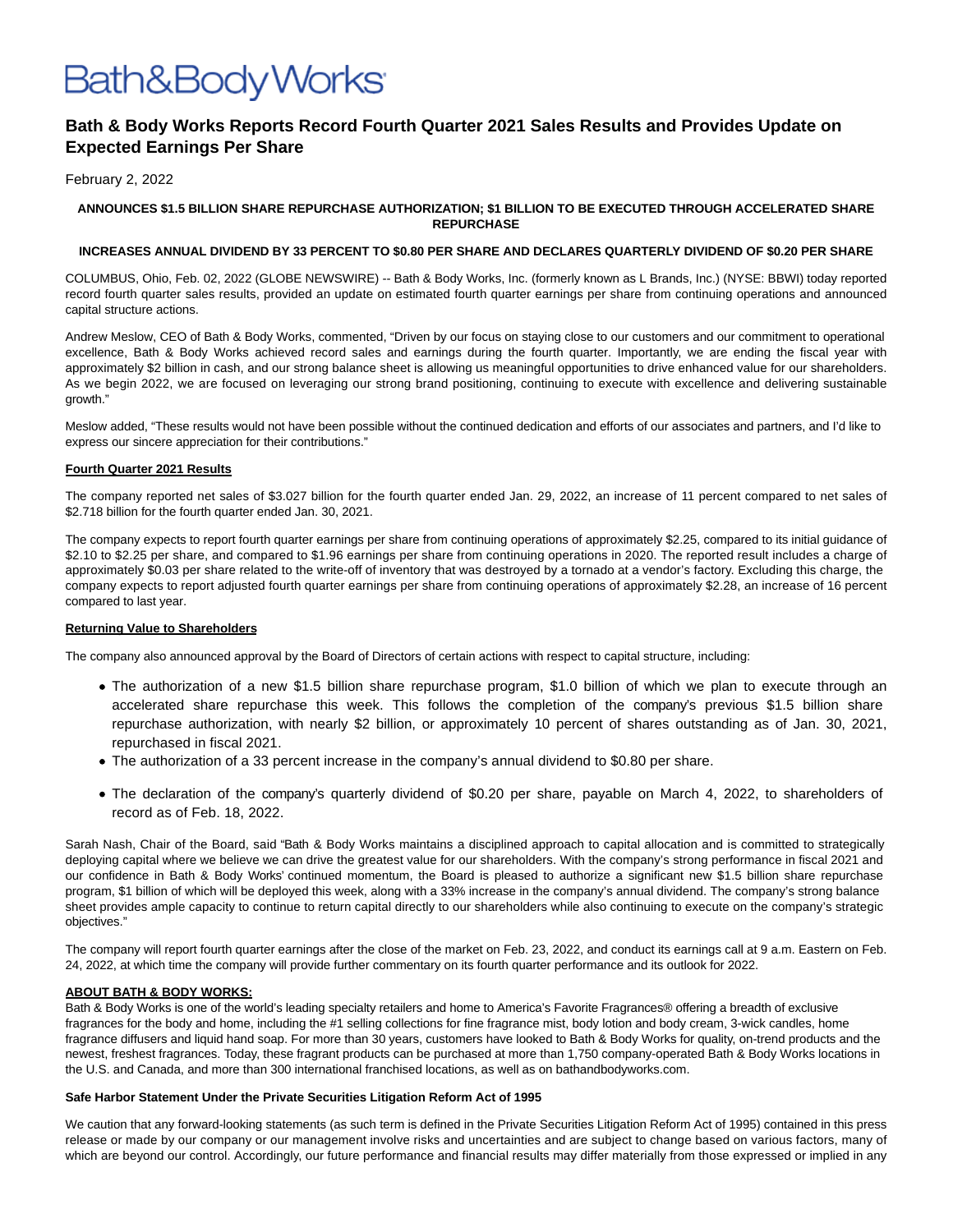such forward-looking statements. Words such as "estimate," "project," "plan," "believe," "expect," "anticipate," "intend," "planned," "potential" and any similar expressions may identify forward-looking statements. Risks associated with the following factors, among others, in some cases have affected and in the future could affect our financial performance and actual results and could cause actual results to differ materially from those expressed or implied in any forward-looking statements included in this press release or otherwise made by our company or our management:

- the spin-off of Victoria's Secret may not be tax-free for U.S. federal income tax purposes;
- a loss of synergies from separating the businesses that could negatively impact the balance sheet, profit margins or earnings of the company or that the company does not realize all of the expected benefits of the spin-off;
- general economic conditions, inflation, consumer confidence, consumer spending patterns and market disruptions including pandemics or significant health hazards, severe weather conditions, natural disasters, terrorist activities, financial crises, political crises or other major events, or the prospect of these events;
- the novel coronavirus (COVID-19) global pandemic has had and is expected to continue to have an adverse effect on our business and results of operations;
- the seasonality of our business;
- divestitures or other dispositions and related operations and contingent liabilities from businesses that we have divested;
- difficulties arising from turnover in company leadership or other key positions;
- our ability to attract, develop and retain qualified associates and manage labor-related costs;
- the dependence on mall traffic and the availability of suitable store locations on appropriate terms;
- our ability to grow through new store openings and existing store remodels and expansions;
- our ability to successfully operate and expand internationally and related risks;
- our independent franchise, license and wholesale partners;
- our direct channel businesses;
- our ability to protect our reputation and our brand images;
- our ability to attract customers with marketing, advertising and promotional programs;
- our ability to maintain, enforce and protect our trade names, trademarks and patents;
- the highly competitive nature of the retail industry and the segments in which we operate;
- consumer acceptance of our products and our ability to manage the life cycle of our brands, keep up with fashion trends, develop new merchandise and launch new product lines successfully;
- our ability to source, distribute and sell goods and materials on a global basis, including risks related to:
	- political instability, environmental hazards or natural disasters;
	- significant health hazards or pandemics, which could result in closed factories, reduced workforces, scarcity of raw materials, and scrutiny or embargoing of goods produced in impacted areas;
	- o duties, taxes and other charges;
	- o legal and regulatory matters;
	- o volatility in currency exchange rates;
	- o local business practices and political issues;
	- delays or disruptions in shipping and transportation and related pricing impacts;
	- o disruption due to labor disputes; and
	- o changing expectations regarding product safety due to new legislation;
- our geographic concentration of vendor and distribution facilities in central Ohio;
- fluctuations in foreign currency exchange rates;
- the ability of our vendors to deliver products in a timely manner, meet quality standards and comply with applicable laws and regulations;
- fluctuations in product input costs, including those caused by inflation;
- our ability to adequately protect our assets from loss and theft;
- fluctuations in energy costs, including those caused by inflation;
- increases in the costs of mailing, paper, printing or other order fulfillment logistics;
- claims arising from our self-insurance;
- our and our third-party service providers' ability to implement and maintain information technology systems and to protect associated data;
- our ability to maintain the security of customer, associate, third-party and company information;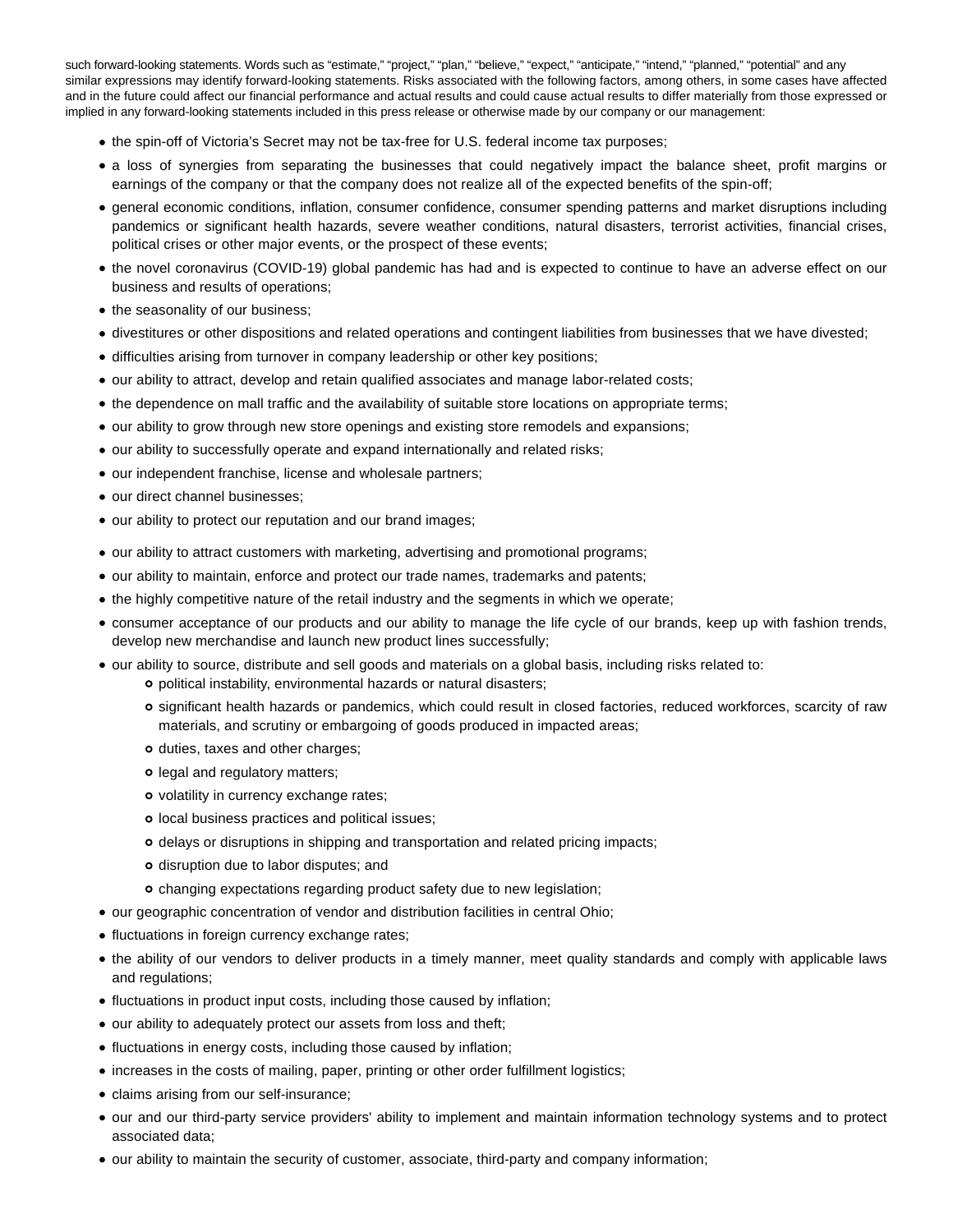- stock price volatility;
- the anticipated increase in, and our ability to pay, dividends and related effects;
- the anticipated timing of our share repurchases under existing share repurchase authorizations and the anticipated impact thereof on our financial performance and liquidity;
- shareholder activism matters;
- our ability to maintain our credit ratings;
- our ability to service or refinance our debt and maintain compliance with our restrictive covenants;
- our ability to comply with laws, regulations and technology platform rules or other obligations related to data privacy and security;
- our ability to comply with regulatory requirements;
- legal and compliance matters; and
- tax, trade and other regulatory matters.

We are not under any obligation and do not intend to make publicly available any update or other revisions to any of the forward-looking statements contained in this press release to reflect circumstances existing after the date of this press release or to reflect the occurrence of future events even if experience or future events make it clear that any expected results expressed or implied by those forward-looking statements will not be realized. Additional information regarding these and other factors can be found in "Item 1A. Risk Factors" in our 2020 Annual Report on Form 10-K, as updated by the risk factors disclosed in Part II, "Item 1A. Risk Factors" in our Quarterly Report on Form 10-Q for the quarter ended October 30, 2021 as filed with the Securities and Exchange Commission, and our subsequent filings.

For further information, please contact:

| Bath & Body Works, Inc.:  |                            |
|---------------------------|----------------------------|
| <b>Investor Relations</b> | <b>Media Relations</b>     |
| Amie Preston              | <b>Tammy Roberts Myers</b> |
| Investorrelations@bbw.com | Communications@bbw.com     |

### **BATH & BODY WORKS, INC. FOURTH QUARTER 2021**

#### **Total Sales from Continuing Operations (Millions):**

|                                                                                        | Fourth<br>Quarter<br>2021            | Fourth<br>Quarter<br>2020   | $\%$<br>Inc/<br>(Dec)          | Fourth<br>Quarter<br>2021        | Fourth<br>Quarter<br>2019 | %<br>lnc/<br>(Dec)      |
|----------------------------------------------------------------------------------------|--------------------------------------|-----------------------------|--------------------------------|----------------------------------|---------------------------|-------------------------|
| Stores - U.S. and Canada<br>Direct - U.S. and Canada                                   | \$<br>$2,190.6$ \$<br>763.9<br>72.9  | 1,903.3<br>749.5<br>65.4    | 15.1% \$<br>1.9%<br>11.5%      | $2,190.6$ \$<br>763.9<br>72.9    | 1,744.0<br>430.7<br>56.2  | 25.6%<br>77.4%<br>29.7% |
| International <sup>1</sup><br><b>Total Bath &amp; Body Works</b>                       | $3,027.4$ \$                         | 2,718.2                     | 11.4% \$                       | $3,027.4$ \$                     | 2,230.9                   | 35.7%                   |
| $1 -$ Results include royalties associated with franchised stores and wholesale sales. |                                      |                             |                                |                                  |                           |                         |
|                                                                                        | Full<br>Year<br>2021                 | Full<br>Year<br>2020        | $\%$<br>Inc/<br>(Dec)          | Full<br>Year<br>2021             | Full<br>Year<br>2019      | %<br>Inc/<br>(Dec)      |
| Stores - U.S. and Canada<br>Direct - U.S. and Canada<br>International <sup>1</sup>     | \$<br>5,708.5 \$<br>1,889.6<br>283.4 | 4,206.9<br>2,003.5<br>223.7 | 35.7% \$<br>$(5.7\%)$<br>26.7% | $5,708.5$ \$<br>1,889.6<br>283.4 | 4,212.4<br>958.1<br>185.2 | 35.5%<br>97.2%<br>53.0% |

Other - - - - 49.7 - **Total Bath & Body Works \$ 7,881.5 \$ 6,434.1 22.5% \$ 7,881.5 \$ 5,405.4 45.8%**

 $1 -$  Results include royalties associated with franchised stores and wholesale sales.

**Total Company-Operated Stores:**